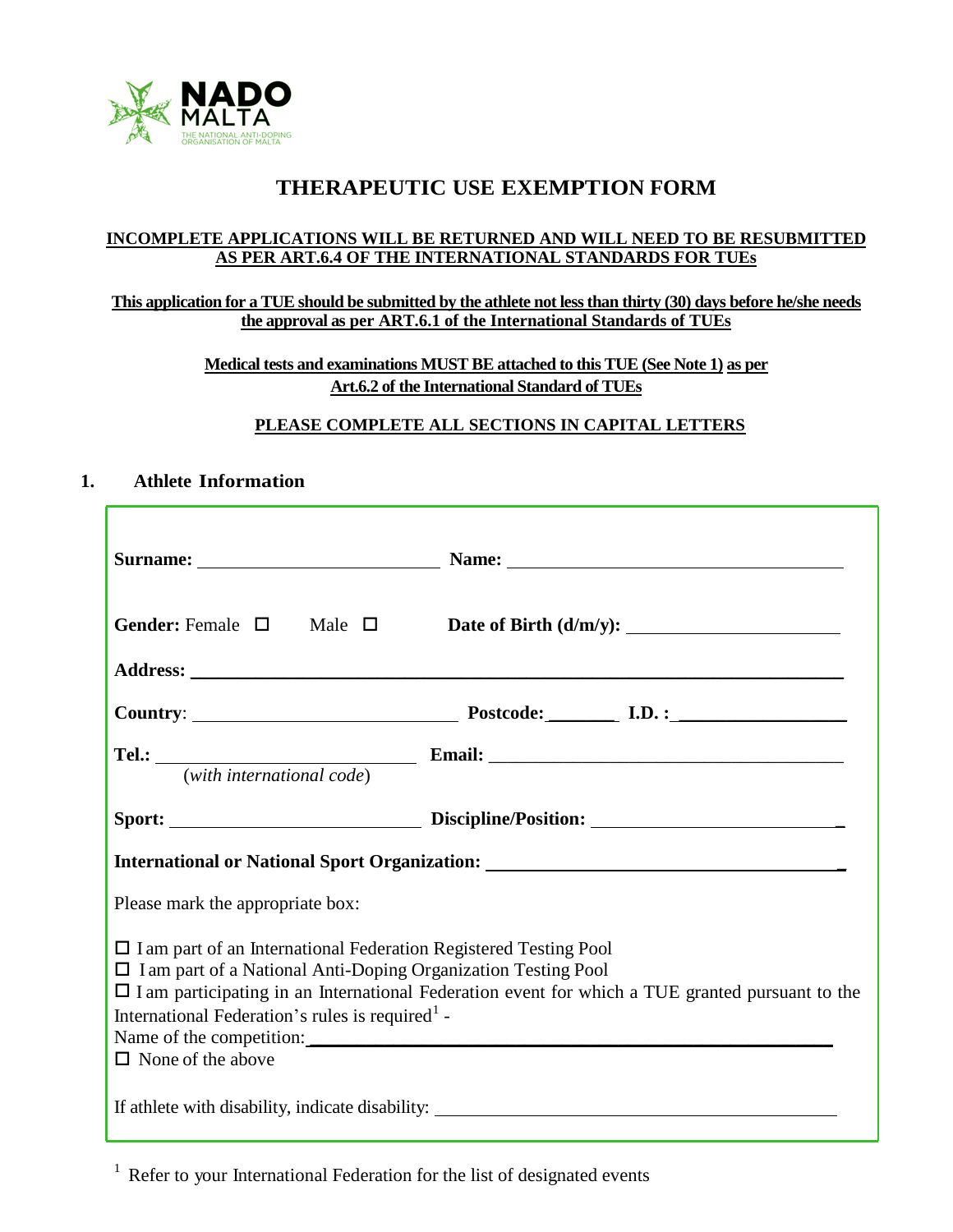### **2. Diagnosis information – TO BE FILLED BY A MEDICAL PRACTICIONER (PLEASE WRITE LEGIBLY IN CAPITAL LETTERS)**

| <b>Diagnosis</b>                                                                                                                                                                                                                                                                                                                                                                                                                                                                                                                                                                                                                                                                                                                                                                                                                                                                                                                                                                                                   |
|--------------------------------------------------------------------------------------------------------------------------------------------------------------------------------------------------------------------------------------------------------------------------------------------------------------------------------------------------------------------------------------------------------------------------------------------------------------------------------------------------------------------------------------------------------------------------------------------------------------------------------------------------------------------------------------------------------------------------------------------------------------------------------------------------------------------------------------------------------------------------------------------------------------------------------------------------------------------------------------------------------------------|
| Evidence confirming the diagnosis shall be attached and forwarded with this<br>application. The medical information must include a comprehensive medical history<br>and the results of all relevant examinations, laboratory investigations and imaging<br>studies. Copies of the original reports or letters should be included when possible.<br>Evidence should be as objective as possible in the clinical circumstances. In the case of<br>non-demonstrable conditions, independent supporting medical opinion will assist this<br>application. WADA maintains a series of guidelines to assist physicians in the<br>preparation of complete and thorough TUE applications. These TUE Physician<br>Guidelines can be accessed by entering the search term "Medical Information" on the<br>WADA website: https://www.wada-ama.org. The guidelines address the diagnosis and<br>treatment of a number of medical conditions commonly affecting athletes, and requiring<br>treatment with prohibited substances. |
| Diagnosis with sufficient medical information (See Note 1):                                                                                                                                                                                                                                                                                                                                                                                                                                                                                                                                                                                                                                                                                                                                                                                                                                                                                                                                                        |
|                                                                                                                                                                                                                                                                                                                                                                                                                                                                                                                                                                                                                                                                                                                                                                                                                                                                                                                                                                                                                    |
|                                                                                                                                                                                                                                                                                                                                                                                                                                                                                                                                                                                                                                                                                                                                                                                                                                                                                                                                                                                                                    |
|                                                                                                                                                                                                                                                                                                                                                                                                                                                                                                                                                                                                                                                                                                                                                                                                                                                                                                                                                                                                                    |
|                                                                                                                                                                                                                                                                                                                                                                                                                                                                                                                                                                                                                                                                                                                                                                                                                                                                                                                                                                                                                    |
|                                                                                                                                                                                                                                                                                                                                                                                                                                                                                                                                                                                                                                                                                                                                                                                                                                                                                                                                                                                                                    |
|                                                                                                                                                                                                                                                                                                                                                                                                                                                                                                                                                                                                                                                                                                                                                                                                                                                                                                                                                                                                                    |
| If a permitted medication can be used to treat the medical condition, provide clinical<br>justification for the requested use of the prohibited medication                                                                                                                                                                                                                                                                                                                                                                                                                                                                                                                                                                                                                                                                                                                                                                                                                                                         |
|                                                                                                                                                                                                                                                                                                                                                                                                                                                                                                                                                                                                                                                                                                                                                                                                                                                                                                                                                                                                                    |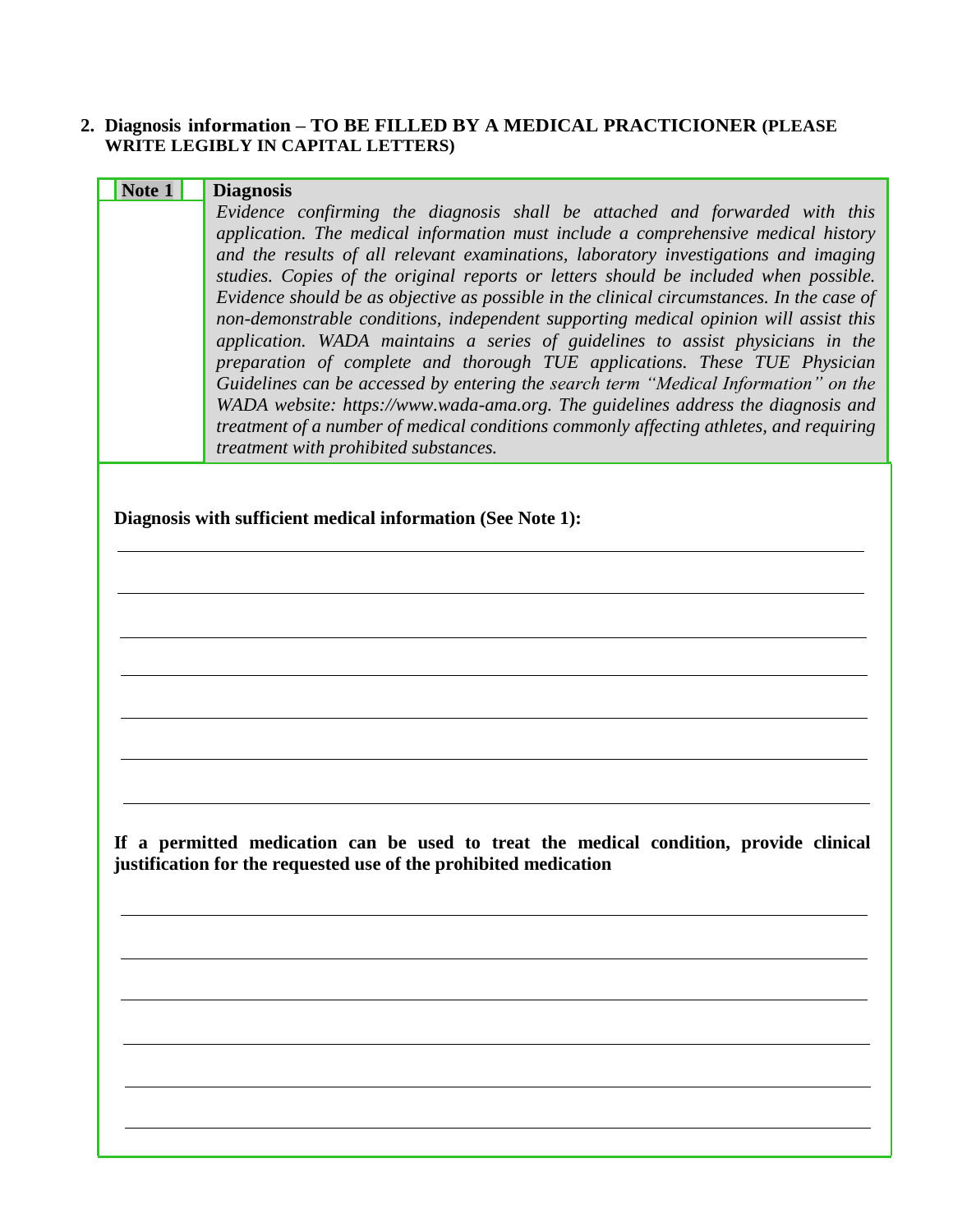## $\square$  Auto immune disease  $\Box$  Circulatory system disease  $\hfill\Box$  <br> Digestive system disease  $\square$  Disease of musculoskeletal system □ Ear, nose and throat disease Endocrine and metabolic disease Female genital tract disorder  $\Box$  Genito urinary system disease  $\Box$  Hematologic disease Nervous system disease  $\Box$  Ophthalmic disorder  $\square$  Respiratory disease  $\square$  Skin disease  $\Box$  Transplant Tumors and neoplasms

**Diagnosis Class** *(Please tick one)*

### **3. Medication details – TO BE FILLED BY A MEDICAL PRACTICIONER (Please make sure the substance/s is/are on the Prohibited List)**

| Prohibited<br>substance(s):<br><b>Generic name and</b><br><b>Trade name</b> | <b>Dose</b> | Route                                                                                                                                                                                 | <b>Frequency</b> | <b>Duration of</b><br><b>Treatment</b> |
|-----------------------------------------------------------------------------|-------------|---------------------------------------------------------------------------------------------------------------------------------------------------------------------------------------|------------------|----------------------------------------|
| 1.                                                                          |             | $\Box$ Inhaler<br>$\Box$ Nasal Spray<br>$\Box$ Oral Tablets<br>$\Box$ Rectal<br>$\Box$ Intravenous<br>$\Box$ Intramuscular<br>$\Box$ Intra-Articular<br>$\Box$ Subcutaneous<br>$\Box$ |                  |                                        |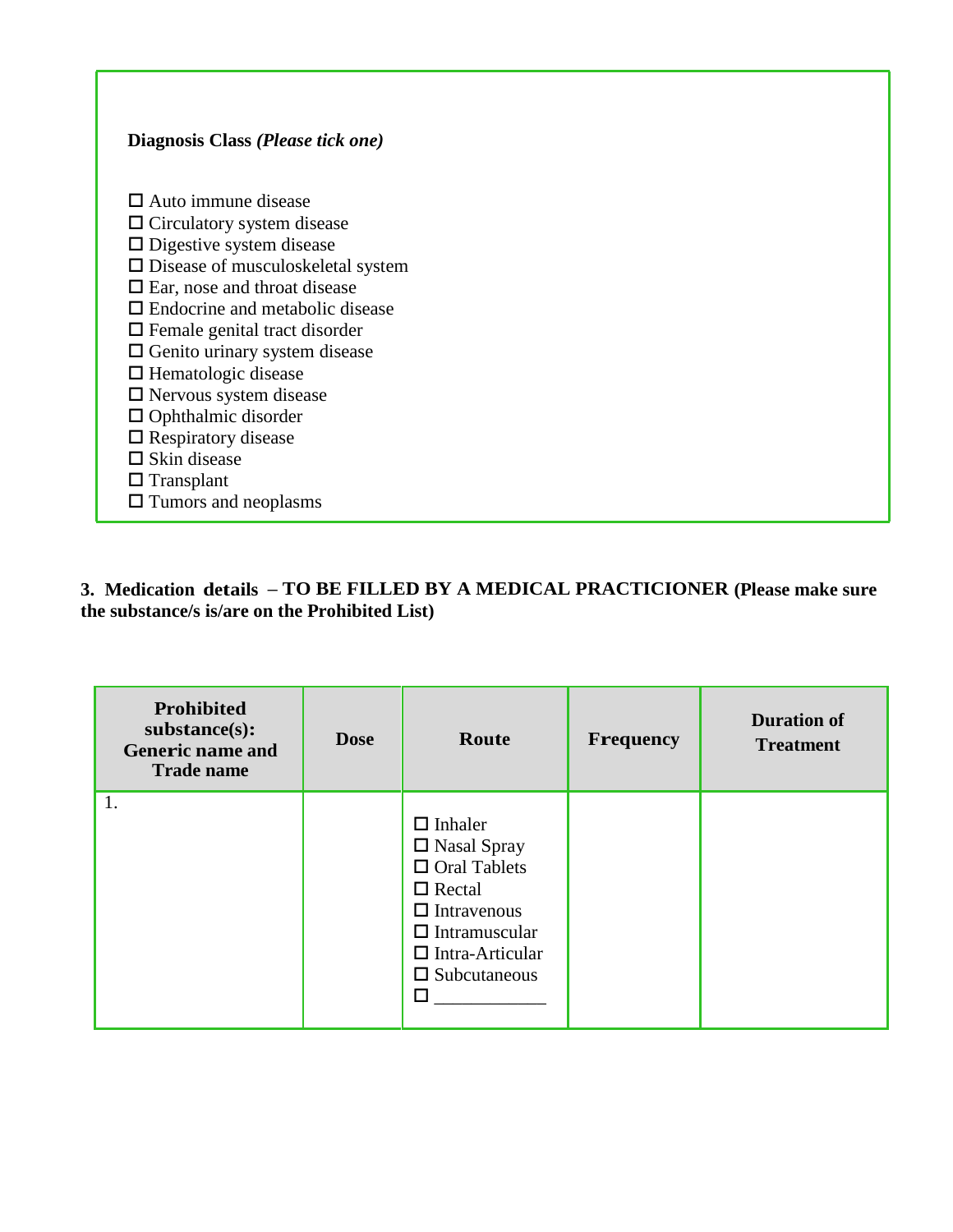| 2. | $\Box$ Inhaler<br>$\square$ Nasal Spray<br>$\hfill\Box$<br>Oral Tablets<br>$\Box$ Rectal<br>$\Box$ Intravenous<br>$\Box$ Intramuscular<br>$\Box$ Intra-Articular<br>$\square$ Subcutaneous<br>$\Box$ |  |
|----|------------------------------------------------------------------------------------------------------------------------------------------------------------------------------------------------------|--|
| 3. | $\Box$ Inhaler<br>$\square$ Nasal Spray<br>$\Box$ Oral Tablets<br>$\Box$ Rectal<br>$\Box$ Intravenous<br>$\Box$ Intramuscular<br>$\Box$ Intra-Articular<br>$\square$ Subcutaneous<br>$\Box$          |  |

# **4. Medical Practitioner's Declaration – TO BE FILLED BY A MEDICAL PRACTICIONER**

| I certify that the information at Sections 2 and 3 above is accurate and that the above-mentioned<br>treatment is medically appropriate and that the above-mentioned treatment is medically<br>appropriate. |                                      |
|-------------------------------------------------------------------------------------------------------------------------------------------------------------------------------------------------------------|--------------------------------------|
|                                                                                                                                                                                                             |                                      |
|                                                                                                                                                                                                             |                                      |
|                                                                                                                                                                                                             | <b>Stamp of Medical Practitioner</b> |
|                                                                                                                                                                                                             |                                      |
|                                                                                                                                                                                                             |                                      |
|                                                                                                                                                                                                             |                                      |
| <b>Reg. No. of Medical Practitioner:</b>                                                                                                                                                                    |                                      |
| <b>Signature of Medical Practitioner:</b>                                                                                                                                                                   | Date: $\qquad \qquad$                |
|                                                                                                                                                                                                             |                                      |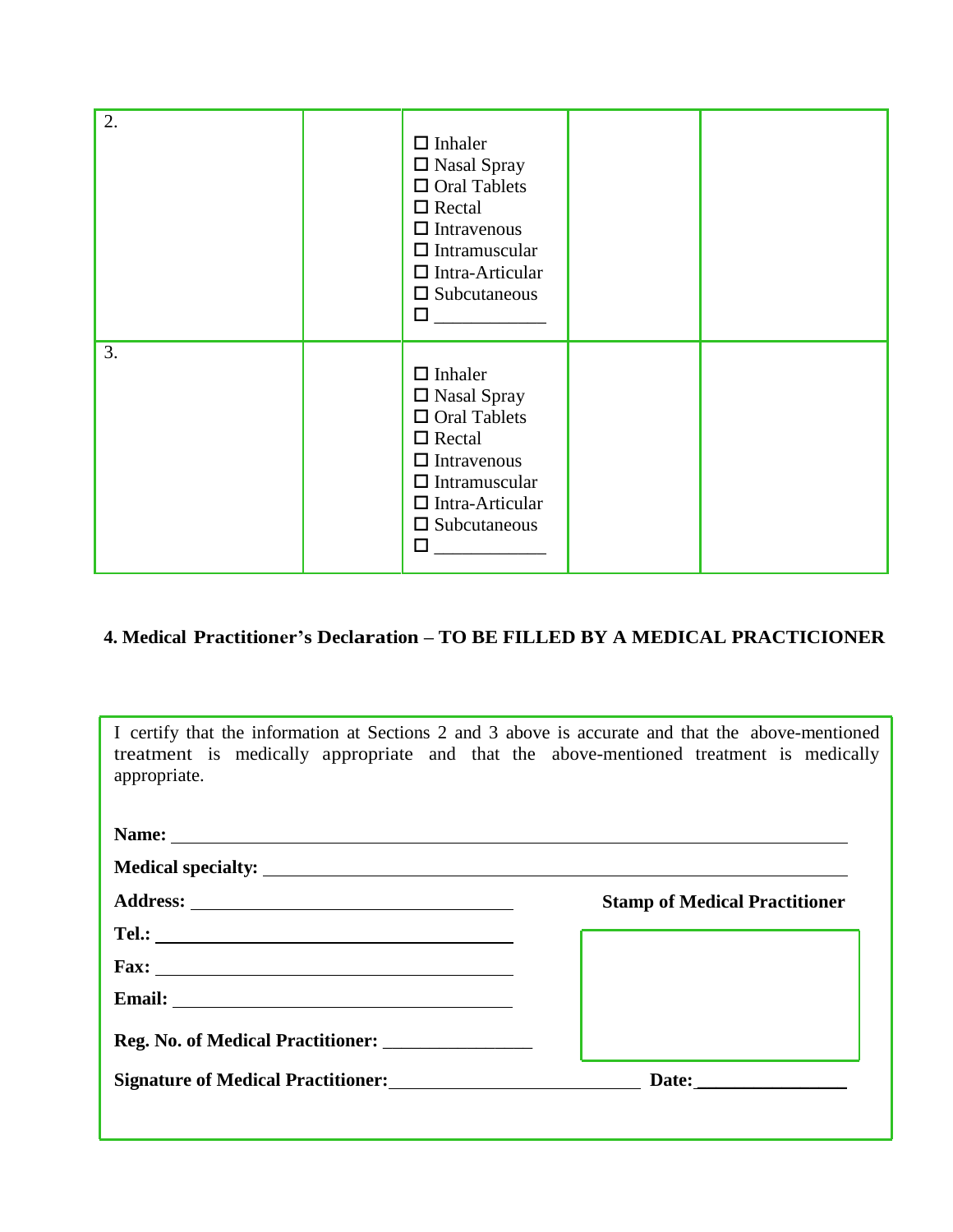# **5. Retroactive applications**

| Is this a retroactive application?                 | <b>Please indicate reason:</b>                                                                                                                      |
|----------------------------------------------------|-----------------------------------------------------------------------------------------------------------------------------------------------------|
| Yes $\Box$                                         | $\Box$ Emergency treatment or treatment of an acute medical                                                                                         |
| No <sub>1</sub>                                    | condition was necessary                                                                                                                             |
| If yes, on what date was the<br>treatment started? | $\Box$ Due to other exceptional circumstances, there was insufficient<br>time or opportunity to submit an application prior to sample<br>collection |
|                                                    | $\Box$ Advance application not required under applicable rules                                                                                      |
|                                                    | $\Box$ Other ( <i>Please explain</i> ):                                                                                                             |
|                                                    |                                                                                                                                                     |
|                                                    |                                                                                                                                                     |
|                                                    |                                                                                                                                                     |
|                                                    |                                                                                                                                                     |

# **6. Previous Applications**

| Has the athlete submitted any<br>previous TUE application?: | Yes $\square$ | No $\square$                        |  |
|-------------------------------------------------------------|---------------|-------------------------------------|--|
| For which substance?                                        |               |                                     |  |
| To whom?                                                    |               |                                     |  |
| When?                                                       |               |                                     |  |
| Decision:                                                   |               | Approved $\Box$ Not Approved $\Box$ |  |